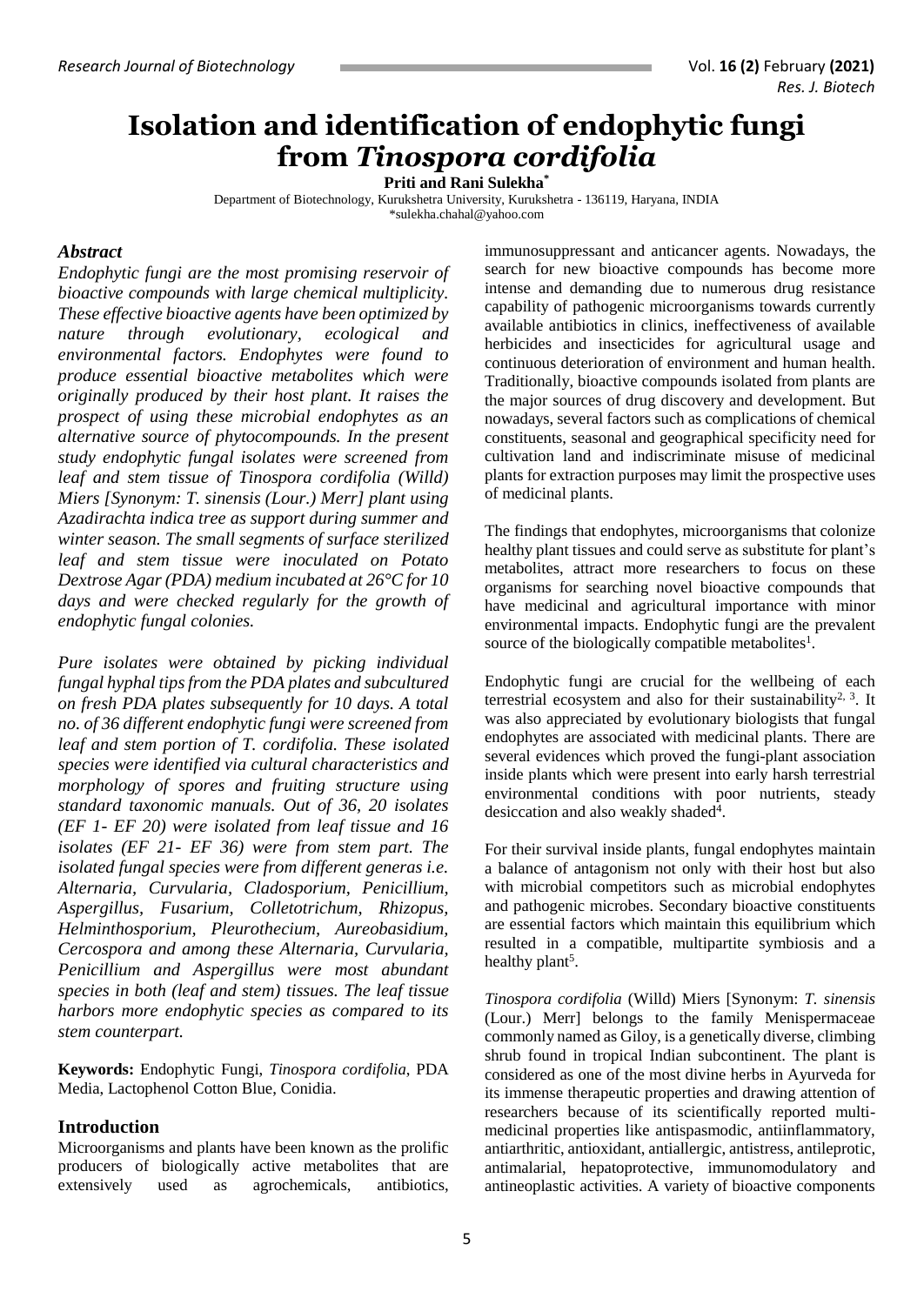like steroids, diterpenoid lactones, aliphatics glycosides and alkaloids including berberine<sup>6</sup> which attribute medicinal capabilities to this plant, have been isolated.

Microbial endophytes may produce same or similar chemical substances which are also produced by their host plant7,8. An effective anti-breast cancer drug i.e. fungal taxol was produced by host plant and also by its endophytic fungus - *Taxus brevifolia*- *Taxomyces andreanae*<sup>9</sup> *.* Due to relationship of endophytes with their host plants, these produce a large variety of metabolites such as antibiotics, antioxidants, antimicrobial and anticancerous and immunosuppressive compounds<sup>10</sup>.

Thus, to learn if any fungal endophytes may be produced from their host plant *T. cordifolia*, it is essential to do a complete research on the biology and distribution of endophytic fungi living inside this plant from various localities. Ultimately, a compilation of the endophytic microbes would then serve as a library for doing complete screening and characterization studies.

Limited research work has been done on fungal endophytes of *T. cordifolia,* an important Indian medicinal plant. Moreover, endophytic fungi are often tissue and season specific $11-15$ . Geographical locations further affect pattern of distribution of endophytes<sup>16</sup>. Hence, in the present study we focus on the isolation and recognition of fungal endophytes from different parts of *T. cordifolia* plant located in Kurukshetra, Haryana, India, during different seasons.

### **Materials and Methods**

**Study area and collection of samples:** Leaves and stems were collected during different seasons- March 2017 to August 2017 and November 2017 to February 2018 of the period of one year (March 2017- February 2018) from *T. cordifolia* plant located in Botanical Garden of Kurukshetra University, Kurukshetra, Haryana, India. The plant material was identified by Prof. B. D. Vashistha of Department of Botany, Kurukshetra University, Kurukshetra. A voucher specimen (Herbarium/Bot.K.U./Biotech.-3-2017) of the plant was deposited at herbarium, Department of Botany, Kurukshetra University Kurukshetra. Since, *T. cordifolia* is a vine plant and the plant examined in this study used *Azadirachta indica* plant as a support. The sample explants were taken inside laboratory in sealed plastic bag and kept at  $4^{\circ}$ C.

**Screening of Endophytic Fungi:** All plant samples were washed appropriately under tap water followed by mild detergent (Tween-20) and subsequently by double distilled water before processing. Initially, the explants were surface treated for removing epiphytic microorganisms. The explants were immersed in ethanol (70%) for 2 minutes and then in aqueous sodium hypochlorite (4% available chlorine) for 3 minutes, after this, samples were rinsed with ethanol (70%) for 4 seconds and finally rinsed with sterilized water. Leaf and stems were cut into very small pieces, dried and then inoculated on potato dextrose agar media with pH 5.6 and containing streptomycin (30μg/ml) to suppress bacterial growth (Fig. 1 A-D). These Petri plates were sealed and incubated at  $26^{\circ}$ C for 25 days<sup>17</sup>. The plates were checked for fungal growth and the hyphal tips of the fungus were then subcultured.

**Preparation of conidial suspension of fungal strains to study spore morphology:** Different strains of fungus were grown on Potato dextrose Agar (PDA) media at 26°C for 10 days. Spores of these fungal strains were harvested by flooding media surface with distilled water and then properly mixed with the help of a glass rod to dislodge the fungal spores. After filtration of suspension, the concentration of conidia was adjusted to  $5\times10^5$  conidia/ ml with the help of sterile water using haemocytometre<sup>18, 19</sup>.

**Identification of Endophytic Fungi:** The fungal endophytes which were screened from *T. cordifolia* were identified via macro and microscopic characteristics such as spore morphology, morphology of fruiting bodies with lactophenol cotton blue stain under low and high power. For the final identification of the fungal genera, standard taxonomic manuals of Barnett and Hunter<sup>20</sup> and Ellis et al<sup>21</sup> were used. Specific code numbers (EF1 to EF 36) were assigned for all the isolated and identified fungal endophytes.

**Preservation of Endophytic Fungi:** The identified fungal endophytes were preserved in cryovials by using 15% v/v glycerol layered on PDA media at -20°C and and also in lyophilized form and deposited in the Department of Biotechnology, Kurukshetra University, Kurukshetra, Haryana, India.



**Figure 1: (A)** *Tinospora cordifolia* **(medicinal plant) (B) Control plate (C-D) Explants (leaf and stem tissue) on PDA Media**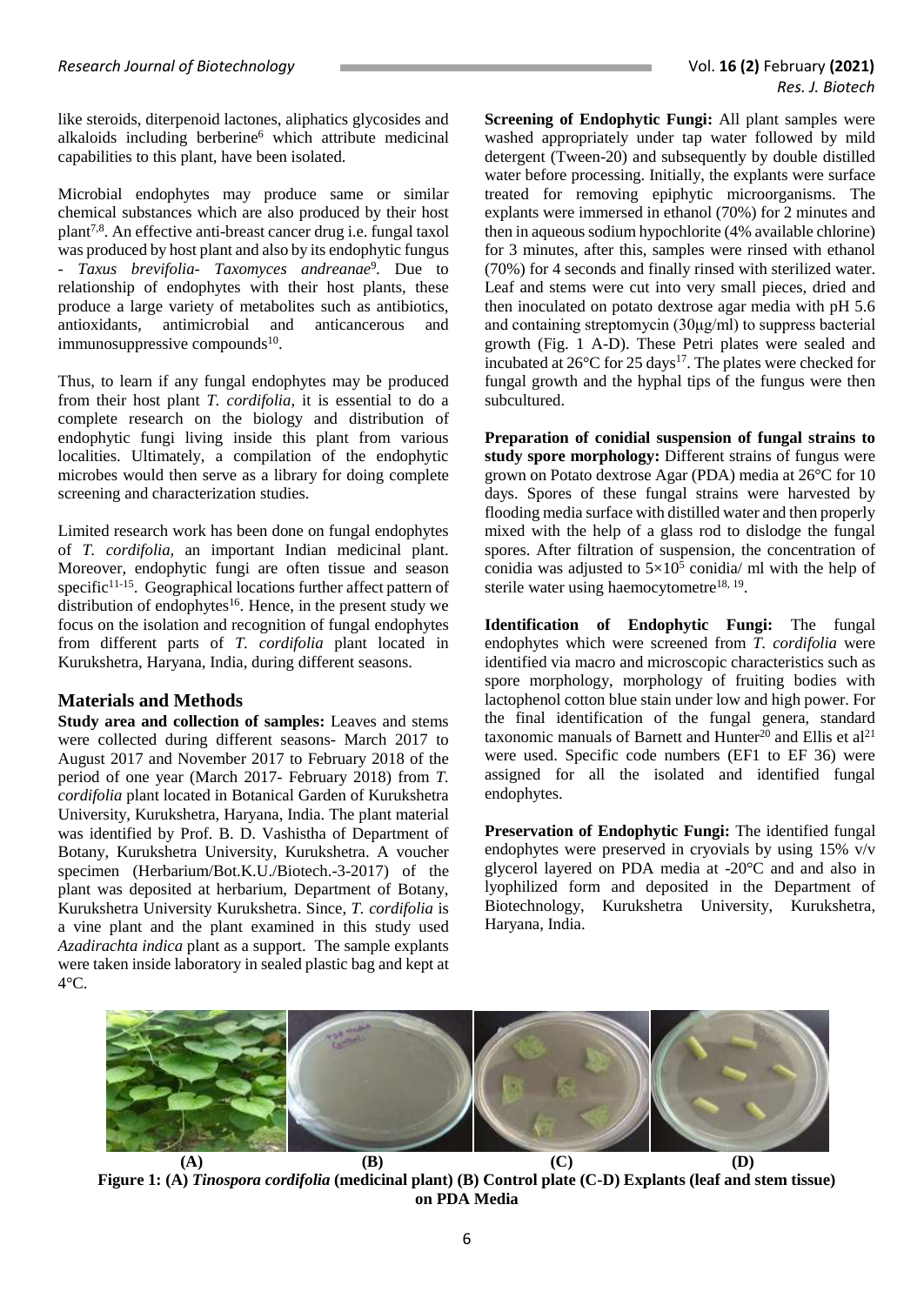### **Results**

Different tissues i.e. leaf and stem of *T. cordifolia* were used for the isolation and identification of fungal endophytes. These endophytes were recognized via their microscopic characteristics such as spore size and shape and phenotypic characteristics viz color and morphology of colonies, surface texture etc. using standard key for their identification.

Overall, 36 endophytic fungi were isolated from both part of *T. cordifolia*. Different species of *Alternaria, Curvularia, Cladosporium, Penicillium, Aspergillus, Fusarium, Colletotrichum, Rhizopus, Helminthosporium, Aureobasidium* and *Pleurothecium* were isolated. Out of 36, 20 isolates (EF1- EF20) were from leaf tissue and 16 isolates (EF21-EF36) were from stem part (Table1). The leaf tissue showed the higher presence of fungal endophytes than the stem part. In the isolated fungal endophytes, *Alternaria, Curvularia, Penicillium and Aspergillus* were more abundant species in both (leaf and stem) explants. The *Cladosporium*, *Aureobasidium pullulans*, *Curvularia lunata*  and *Curvularia hawaiihensis* were isolated from leaf portion and *Cercospora*, *Colletotrichum gloeosporioide*, *Curvularia geniculata* were from stem tissue only.

Among the isolated generas, *Alternaria* was most copious*.*  Seven different species of *Alternaria* were screened from the study explants of *T. cordifolia* among which two species were well identified. The identified species were *Alternaria*  *alternata* and *Alternaria atra.* But other five species of *Alternaria* genus could not be well characterized. The *Alternaria atra* was present only in leaf tissue and missing in stem parts. The *Alternaria alternata* showed its presence in both (leaf and stem) explants. The *Curvularia* was second most profused species after *Alternaria* in *T. cordifolia*.

Seven different species of genera *Curvularia* were isolated from leaves and stems. *Curvularia lunata*, *Curvularia eragrostidis* were common in both tissues. *Curvularia geniculata* was there in stem parts and *C. hawaiiensis*  showed its presence only in leaf portions. Two different isolated species of *Cladosporium* also showed their presence only in leaf tissues i.e. *Cladosporium fulvum* and *Cladosporium cladosporioide*.

Four different species of *Aspergillus* i.e. *Aspergillus niger*, *Aspergillus flavus, Aspergillus terreus* and *Aspergillus fumigatus* were also screened from stems and leaves explants of *T. cordifolia.* The *Aspergillus niger* was present equally in both leaf and stem portions but other three species were extracted only from leaf tissues. More, two species each of genus *Helminthosporium, Rhizopus*, *Colletotrichum* and *Bipolaris* were present in both explants. Other species of genus *Aureobasidium pullulans* and *Pleurothecium* were isolated only from leaf tissues while *Cercospora*, *Fusarium oxysporum*, *Colletotrichum gloeosporioide* registered their presence only in stem parts. Four different *Penicillium* species were also screened from explants of *T. cordifolia.*

**Table 1 Endophytic Fungi isolated from different parts (Leaf and Stem) of** *Tinospora cordifolia* **with their macroscopic and microscopic characteristics**

| <b>Isolates</b><br>No. | Source of<br><b>Explant</b> | Endophytic<br>Fungi    | <b>Colony Appearance</b> | <b>Microscopic View</b> | <b>Characteristics</b>                                                                                                                                                                                                                                                                                                                                                                                    |
|------------------------|-----------------------------|------------------------|--------------------------|-------------------------|-----------------------------------------------------------------------------------------------------------------------------------------------------------------------------------------------------------------------------------------------------------------------------------------------------------------------------------------------------------------------------------------------------------|
| EF1                    | Leaf                        | Penicillium<br>spp.    | EF1                      |                         | The colonies were initially white $\&$<br>become green, visualized as globose<br>shaped cells, fast growing, flat,<br>filamentous, cottony in texture.<br>Hyphae<br>appeared septate<br>and<br>Conidiophores<br>hyaline.<br>were<br>branched with round shaped conidia<br>which were existed in chains.<br>Phialides were presented at the end of<br>conidiophores and grouped in brush<br>like clusters. |
| EF <sub>2</sub>        | Leaf                        | Cladosporium<br>fulvum |                          |                         | Colonies were olivaceous brown,<br>powdery in texture due to abundant<br>conidia production, slow growing.<br>Conidiophores were erect straight<br>unbranched. Conidia were<br>and<br>produced in branched acropetal<br>chains, 1-4 cells, have distinct dark<br>hilum. The youngest conidium was<br>presented at the apical/distal end of<br>the chain.                                                  |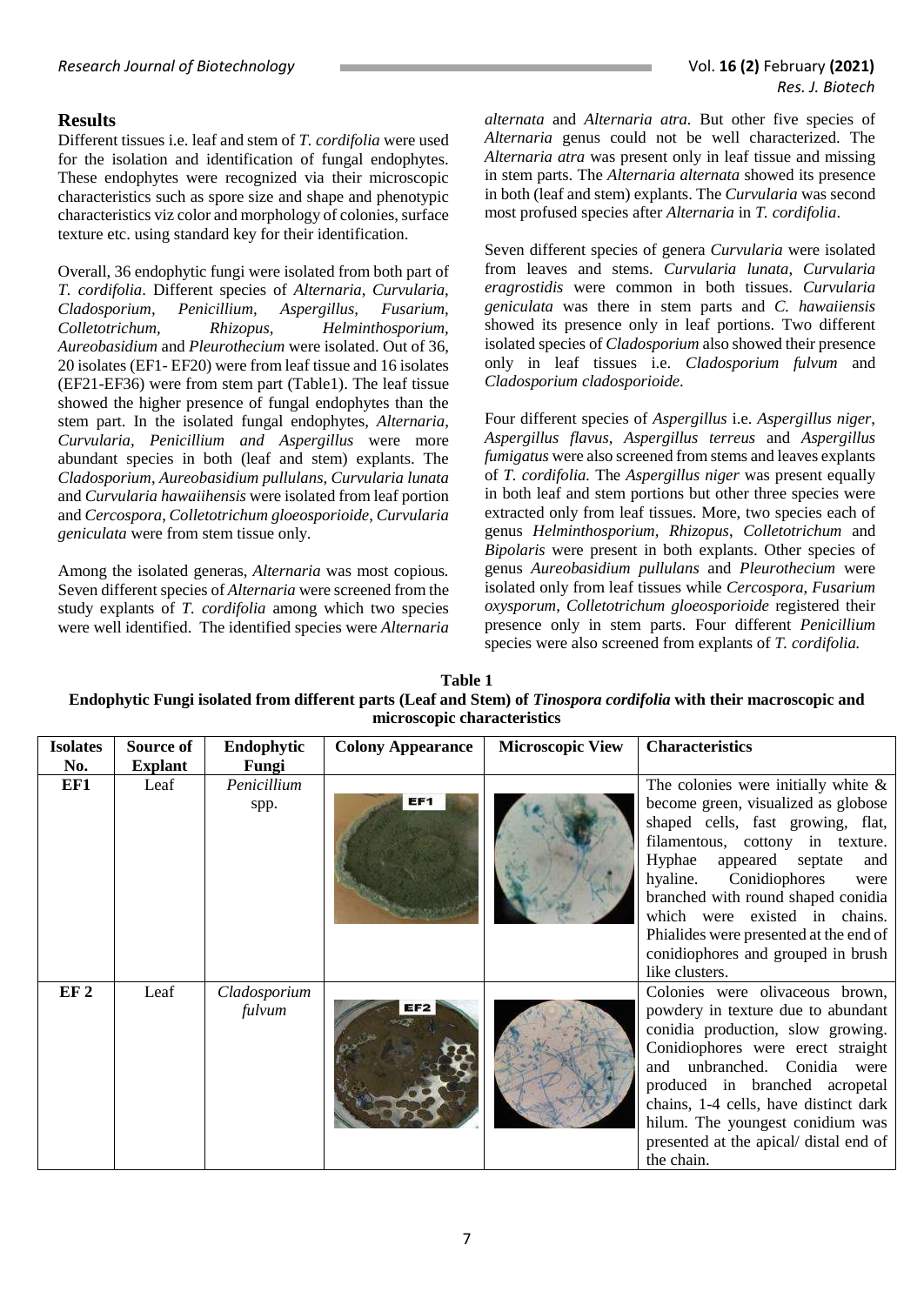| EF <sub>3</sub> | Leaf | Curvularia<br>eragrostidis     |      | Colonies were grey to black<br>spreading cottony, velvety with or<br>without zonation. Conidiophores<br>were appeared dark, short/elongate;<br>typically bearing a branched chain<br>and short conidia was septate (three<br>to four).                                                                                                                                                                                            |
|-----------------|------|--------------------------------|------|-----------------------------------------------------------------------------------------------------------------------------------------------------------------------------------------------------------------------------------------------------------------------------------------------------------------------------------------------------------------------------------------------------------------------------------|
| EF4             | Leaf | Curvularia<br>lunata           | EF4  | Colonies were<br>blackish<br>brown.<br>Conidiophores<br>were<br>erect,<br>unbranched, septate with brown<br>scars. Conidia were obvoidal to<br>broadly clavate which were curved at<br>the sub-terminal cell, 3-5 celled with<br>central cell swollen and larger than<br>the other cells.                                                                                                                                         |
| EF <sub>5</sub> | Leaf | <b>Bipolaris</b>               |      | Colonies were blackish brown with a<br>fast<br>black<br>reverse,<br>growing.<br>Pseudoseptate conidia were present<br>on a geniculate rachis. Conidia were<br>curved, obclavate, several celled and<br>the germ tube was only on one end.                                                                                                                                                                                         |
| EF <sub>6</sub> | Leaf | Curvularia<br>hawaiiensis      |      | Colonies were black and powdery.<br>Conidiophores appeared erect, un-<br>branched, septate, flat conidial scars<br>were presented on the edges. Conidia<br>were smooth, cylindrical, thick-<br>walled and brown in color, with 3<br>distosepta.                                                                                                                                                                                   |
| EF <sub>7</sub> | Leaf | Aspergillus<br>terreus         |      | Colonies were sand-brown in colour<br>with yellow colored in reverse.<br>Conidial heads were compact,<br>columnar and also biseriate. Metulae<br>were as long as the phialides.<br>Conidiophore stipes was hyaline and<br>smooth-walled.<br>Conidia<br>were<br>globose in shape and smooth-walled.                                                                                                                                |
| EF <sub>8</sub> | Leaf | Aspergillus<br>flavus          | EF 8 | Colonies were yellow at first but<br>quickly becoming yellowish green<br>with age, granular, flat, with radial<br>Conidial heads<br>grooves.<br>were<br>typically radiate, biseriate, having<br>some heads with phialides which<br>borne directly on the vesicles<br>(uniseriate). Conidiophore stipes was<br>hyaline and coarsely roughened and<br>noticed near the vesicle. Conidia<br>were globose and pale green in<br>color. |
| EF <sub>9</sub> | Leaf | Cladosporium<br>cladosporioide |      | Colonies<br>slow<br>growing,<br>were<br>olivaceous-brown and powdery due<br>to abundant conidia on the surface.<br>Conidiophores were much shorter,<br>acropleurogenous branches that<br>bear numerous conidial chains<br>arising<br>below<br>septa,<br>with<br>sympodial elongations. Conidia<br>were smooth-walled, ellipsoidal,<br>olivaceous-brown and one-celled.                                                            |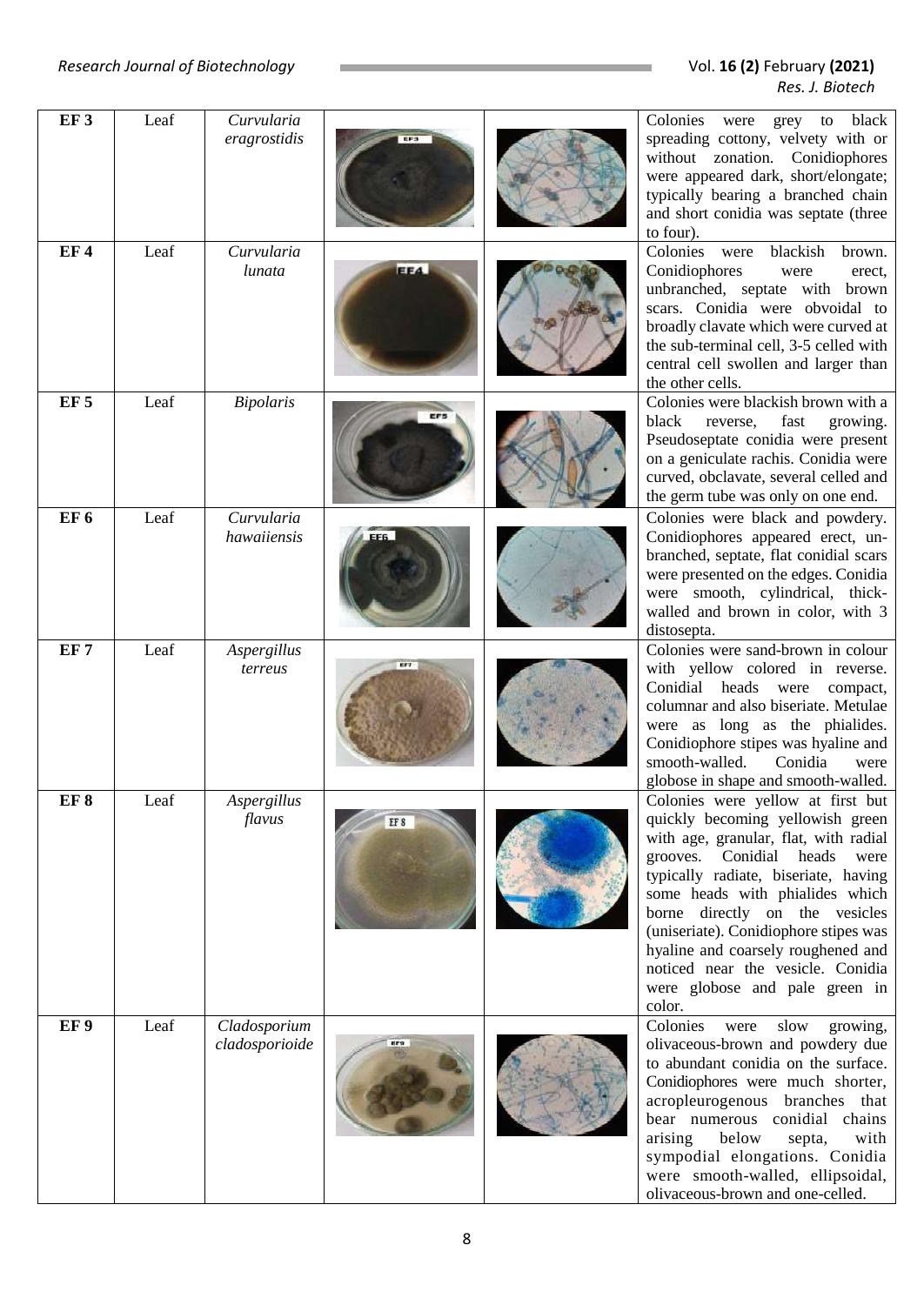| <b>EF10</b>  | Leaf | Helminthospori<br>um sp. | EF10        | Colonies were grey. Mycelium was<br>inter-cellular septate, light brown in<br>color. Conidiophores were present<br>single & also clustered, tall, erect and<br>brown. Conidia were erect, septate<br>and dark brown, born at the tip of<br>conidiophores.                                                                                                                   |
|--------------|------|--------------------------|-------------|-----------------------------------------------------------------------------------------------------------------------------------------------------------------------------------------------------------------------------------------------------------------------------------------------------------------------------------------------------------------------------|
| <b>EF11</b>  | Leaf | Alternaria atra          | EF11        | Colonies<br>black<br>were<br>spreading<br>velvety<br>zonation.<br>with<br>Conidiophores<br>short,<br>were<br>geniculate, sympodial proliferations.<br>Conidia were obvoid, non-beaked<br>with a narrow base and round apex<br>with vertical and horizontal septa,<br>protuberance from one end.                                                                             |
| <b>EF12</b>  | Leaf | Pleurothecium<br>sp.     |             | Colonies were<br>brownish<br>black.<br>Conidiophores were single/ in loose<br>clusters, simple, dark, narrower and<br>palerat apex, new growing points<br>produce sympodially and producing<br>new conidia. Sporogenous area<br>recovered to produce a curved cyme;<br>conidia present in moist heads were<br>hyaline, typically 4-celled, ellipsoid/<br>slightly curved.   |
| <b>EF13</b>  | Leaf | Alternaria<br>alternata  |             | Colonies<br>greyish<br>black<br>were<br>spreading cottony, velvety with<br>zonation. Conidiophores were dark,<br>elongate, typically bearing branched<br>chain of conidia. Conidia were dark<br>Obpyriform with 1-8 transverse and<br>0-3 oblique septa.                                                                                                                    |
| <b>EF14</b>  | Leaf | Aspergillus<br>niger     | <b>EF14</b> | Colonies consist of black conidial<br>heads. Conidial heads were bi-seriate<br>with phialides which borne on<br>brown, septate metulae. Conidia<br>were globose in shape, black and<br>rough-walled.                                                                                                                                                                        |
| <b>EF 15</b> | Leaf | Alternaria spp.          | <b>EF15</b> | Colonies<br>to black<br>were grey<br>spreading cottony, velvety with<br>zonation. Conidiophores were dark,<br>elongate, bearing a branched chain of<br>conidia. Conidia appeared dark<br>Obpyriform and septate.                                                                                                                                                            |
| <b>EF16</b>  | Leaf | Penicillium<br>spp.      | 82718       | The colonies were initially white $\&$<br>become blue green, visualized as<br>globose shaped cells, rapid grown,<br>flat, filamentous, powdery in texture.<br>Hyphae were septate and hyaline.<br>Conidiophores were simple and<br>branched. Phialides were grouped in<br>a brush like clusters at the end of<br>conidiophores. Conidia were round<br>shaped and in chains. |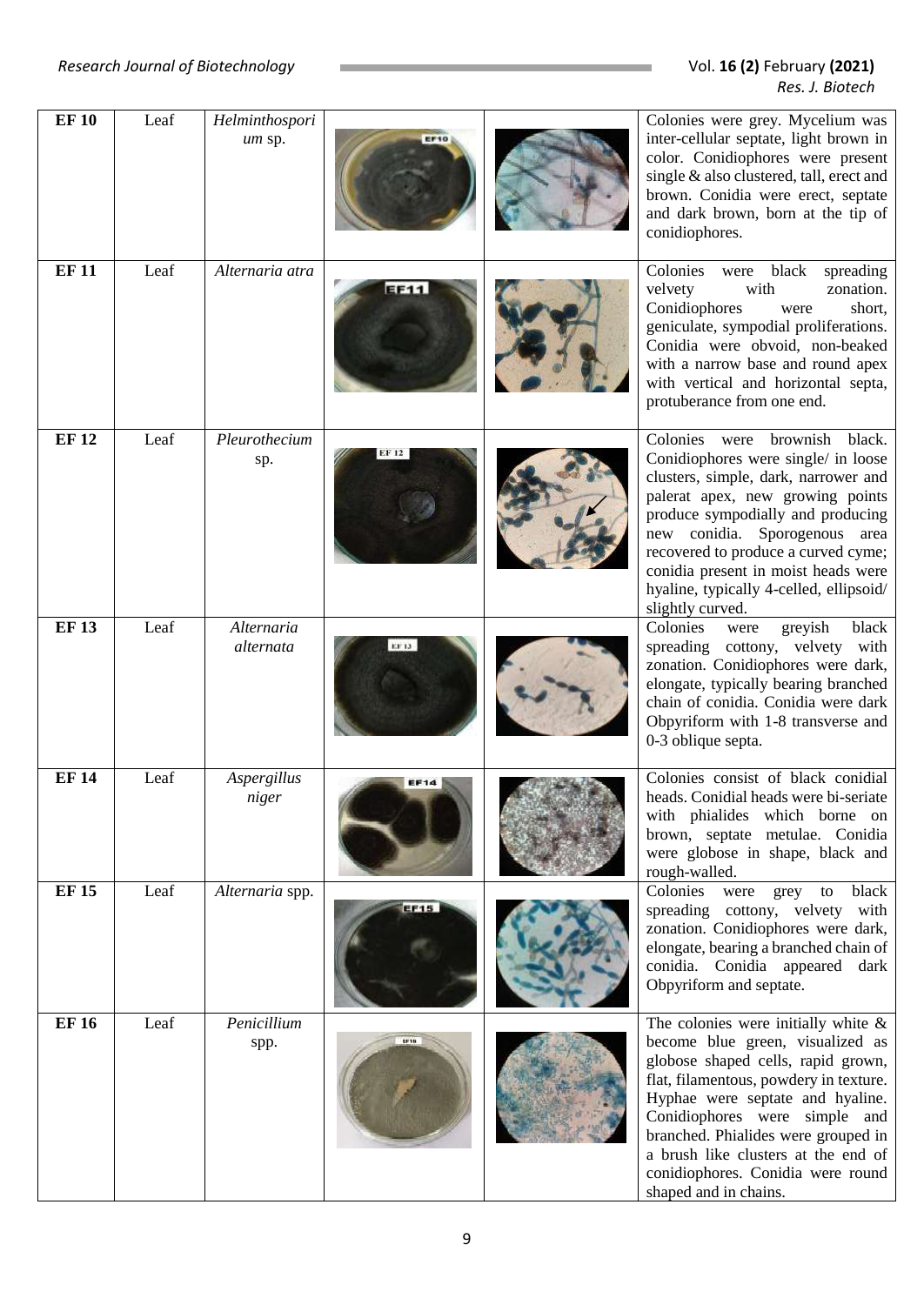| <b>EF17</b>  | Leaf        | Auereobasidiu                   |       | Colonies were cream to brown, fast                                                                                                                                                                                                                                                                                                                    |
|--------------|-------------|---------------------------------|-------|-------------------------------------------------------------------------------------------------------------------------------------------------------------------------------------------------------------------------------------------------------------------------------------------------------------------------------------------------------|
|              |             | m pullulans                     |       | growing<br>and<br>smooth.<br>Hyphae<br>hyaline<br>appeared<br>and<br>septate,<br>forming chains of 1-2 celled, thick-<br>walled,<br>darkly<br>pigmented<br>arthroconidia. Conidia were hyaline,<br>smooth-walled,<br>single-celled,<br>ellipsoidal and often with an<br>indistinct hilum                                                              |
| <b>EF18</b>  | Leaf        | Aspergillus<br>fumigatus        |       | Colonies were blue-green in color.<br>Conidial heads were columnar and<br>uniseriate. Conidiophore stipes was<br>smooth-walled<br>short,<br>and has<br>conical-shaped terminal vesicles.<br>Conidia were produced in basipetal<br>succession which formed long chains<br>and were subglobose and green.                                               |
| <b>EF19</b>  | Leaf        | Colletotrichum<br>capsici       | EF 19 | Colonies were dark greyish &<br>smooth circular. Margin of the<br>colonies were irregular with fluffy<br>mycelium. The C. capsiciproduced<br>greyish white scattered falcate<br>conidia with black acervuli and non-<br>uniform shape of mycelium. All the<br>isolates of colletotrichum capsici<br>showed sporulation on PDA media<br>after 10 days. |
| <b>EF 20</b> | Leaf        | Rhizopus<br>oryzae              |       | Colonies were white<br>coloured,<br>mycelium was aerial, cottony and<br>produced<br>straight<br>non-septate<br>sporangiophores which terminated<br>with black sporangium containing a<br>columella,<br>root<br>like<br>hyphae.<br>Sporangiophores were present in<br>clusters.                                                                        |
| <b>EF 21</b> | <b>Stem</b> | Alternaria<br>alternata         | EF21  | Colonies<br>black,<br>greyish<br>were<br>spreading cottony, velvety with<br>zonation. Conidiophores were dark,<br>elongate, beared a simple and<br>branched chain of conidia which<br>were dark Obpyriform with 1-8<br>transverse and 0-3 oblique septa.                                                                                              |
| <b>EF22</b>  | Stem        | Cercospora<br>spp.              |       | Colony<br>cottony, velvety<br>with<br>Conidiophores<br>zonation.<br>were<br>olivaceous to brown, mildly curved,<br>geniculate with 1 to 5 septa. Conidia<br>were hyaline, obtuse at the apex,<br>obconically truncate at the base, had<br>3 to 20 septa.                                                                                              |
| <b>EF 23</b> | Stem        | Colletotrichum<br>gloeosporoide | EF 23 | Colonies were white to grey, grew<br>very quickly. Conidiophores simple<br>and elongate, Conidia were Straight,<br>cylindrical, apex obtuse, base<br>truncate they showed profuse<br>sporulation.                                                                                                                                                     |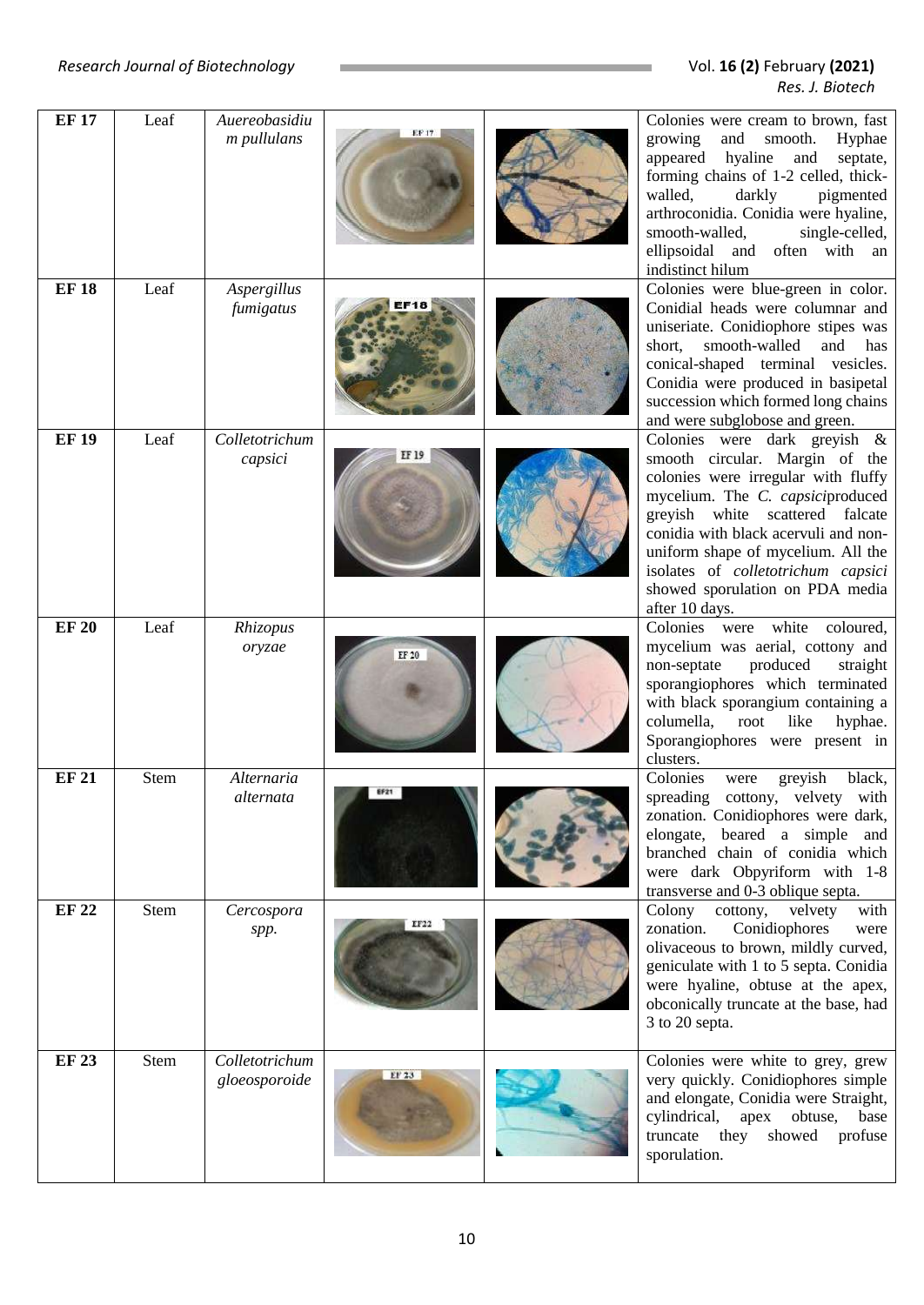| <b>EF 24</b> | Stem        | Helminthospor             |       | Colonies<br>greyish<br>black.<br>were                                                                                                                                                                                                                                                                                                                                                                                  |
|--------------|-------------|---------------------------|-------|------------------------------------------------------------------------------------------------------------------------------------------------------------------------------------------------------------------------------------------------------------------------------------------------------------------------------------------------------------------------------------------------------------------------|
|              |             | -ium<br>nodulosum         |       | Mycelium is intra and inter-cellular<br>septate, light brown in color.<br>Mycelium<br>often in<br>substrate,<br>stromata<br>often<br>present,<br>conidiophores clustered, tall, erect<br>and brown. Conidia were erect and<br>septate and dark brown, born at the<br>tip of conidiophores.                                                                                                                             |
| <b>EF 25</b> | Stem        | Penicillium<br>cheresanum |       | Colonies were initially white $\&$<br>become blue green, visualized as<br>globose,<br>rapid<br>grown,<br>flat,<br>filamentous, wooly or cottony in<br>texture. Hyphae septate, hyaline.<br>Conidiophore had long chains of<br>single-celled conidia which were<br>round shaped and presented in<br>chains.                                                                                                             |
| <b>EF 26</b> | <b>Stem</b> | Curvularia<br>lunata      |       | Colonies were<br>blackish<br>brown.<br>Conidiophores<br>were<br>erect.<br>unbranched, septate with dark brown<br>scars. Conidia were smooth walled,<br>obovoidal, curved at the sub-terminal<br>cells, 3-5 celled with central cell<br>swollen and larger than the other<br>remaining cells.                                                                                                                           |
| <b>EF 27</b> | Stem        | <b>Bipolaris</b>          |       | Colonies were fast growing, blackish<br>brown with<br>a black<br>reverse.<br>Miroscopic morphology<br>showed<br>sympodial development of hyaline,<br>pseudoseptate conidia were present<br>geniculate<br>rachis.<br>Conidia<br>on<br>appeared curved, obclavate, rarely<br>straight<br>pseudoseptate,<br>$2 - 14$<br>germinating only from the ends<br>(bipolar).                                                      |
| <b>EF 28</b> | Stem        | Colletotrichum<br>capsici | EF 28 | Colletotrichum<br>capsici<br>formed<br>smooth circular and grey to dark<br>greyish colonies. Margin of the<br>colonies were irregular with fluffy<br>mycelium. The C. capsiciproduced<br>greyish white scattered falcate<br>conidia with black acervuli and non-<br>uniform shape of mycelium.                                                                                                                         |
| <b>EF 29</b> | Stem        | Fusarium<br>oxysporum     |       | Colonies<br>wooly,<br>white<br>were<br>changing<br>color<br>yellowish.<br>to<br>Mycelium extensive and cottony<br>with<br>yellowish<br>tinge<br>inside<br>mycelium;<br>conidiophores<br>were<br>slender shaped, simple, branched &<br>bearing phialides, grouped into<br>sporodochia.<br>Conidia<br>appeared<br>crescent-<br>shaped,<br>attached<br>to<br>conidiophores which were arising<br>from a septate mycelium. |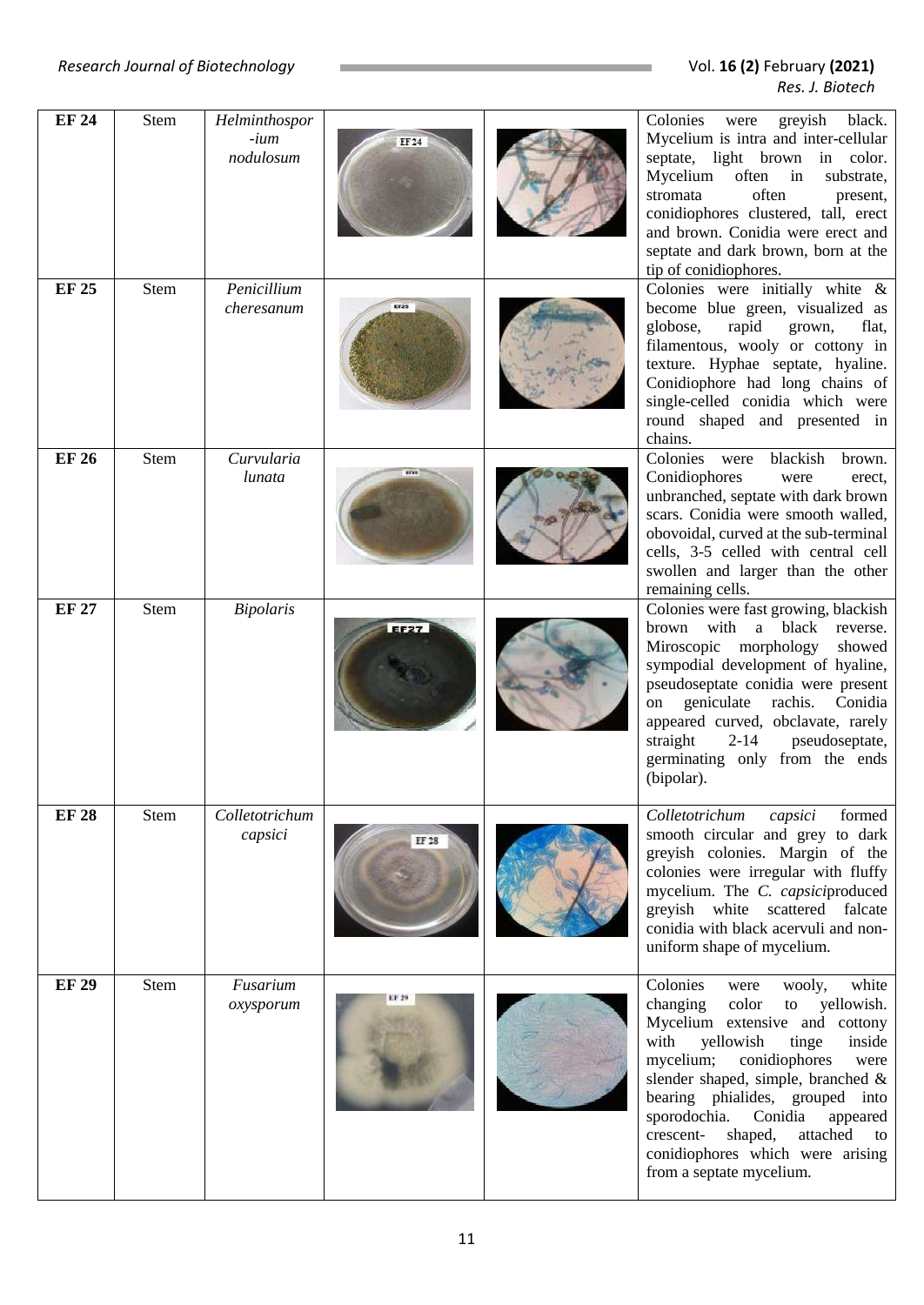| <b>EF30</b> | <b>Stem</b> | Alternaria spp.            | <b>EF30</b> | Grey to Black colonies. Colonies<br>were spreading cottony, velvety with<br>or without zonation. Conidiophores<br>were dark, short, bearing a branched<br>chain of conidia. Conidia were dark<br>Obpyriform with 1-8 transverse and<br>0-3 oblique septa.                                                                                                                                              |
|-------------|-------------|----------------------------|-------------|--------------------------------------------------------------------------------------------------------------------------------------------------------------------------------------------------------------------------------------------------------------------------------------------------------------------------------------------------------------------------------------------------------|
| <b>EF31</b> | Stem        | Aspergillus<br>niger       |             | Colonies were black. Conidiophores<br>upright, simple, arise from a septate<br>mycelium and terminating in a<br>globose swelling, bearing phialides<br>at the apex. Conidia were present in<br>chains developed at the end of<br>sterigma.                                                                                                                                                             |
| <b>EF32</b> | Stem        | Curvularia<br>spp.         |             | Colonies were brown colored with<br>reverse black and fast growing.<br>Conidiophores short, erect, straight<br>and septate. Conidia were ellipsoidal<br>and curved, rounded at the ends, 2-<br>3septa.                                                                                                                                                                                                 |
| <b>EF33</b> | Stem        | Rhizopus<br>oryzae         |             | Colonies were white in color,<br>mycelium appeared aerial, cottony<br>and non-septate produced straight<br>sporangiophores which terminated<br>with black sporangium containing a<br>columella, root like<br>hyphae.<br>Sporangiophores were present in<br>clusters.                                                                                                                                   |
| <b>EF34</b> | Stem        | Penicillium<br>verrucosum  | <b>EF34</b> | The colonies were flat, filamentous<br>and cottony in texture, initially white<br>become blue green, visualized as<br>globose<br>sausage<br>shaped cells.<br>Hyphae<br>septate<br>and<br>hyaline.<br>Conidiophores of P. verrucosum<br>showed two-stage branching.<br>Phialides were grouped in brush like<br>clusters at the end of conidiophores.<br>Conidia appeared round shaped and<br>in chains. |
| <b>EF35</b> | Stem        | Curvularia<br>eragrostidis |             | Colonies<br>were grey to black,<br>spreading cottony, velvety with<br>zonation. Conidiophores were dark,<br>short and elongate, typically bearing<br>simple, short conidia, three to four<br>septate.                                                                                                                                                                                                  |
| <b>EF36</b> | Stem        | Curvularia<br>geniculata   |             | Colonies were cottony, fast growing,<br>brown colored. Conidiophores were<br>erect and septate. Conidia were<br>curved, rounded at the ends, pale<br>brown, short, 3-4 septa. Central cell<br>was large and swollen than others.                                                                                                                                                                       |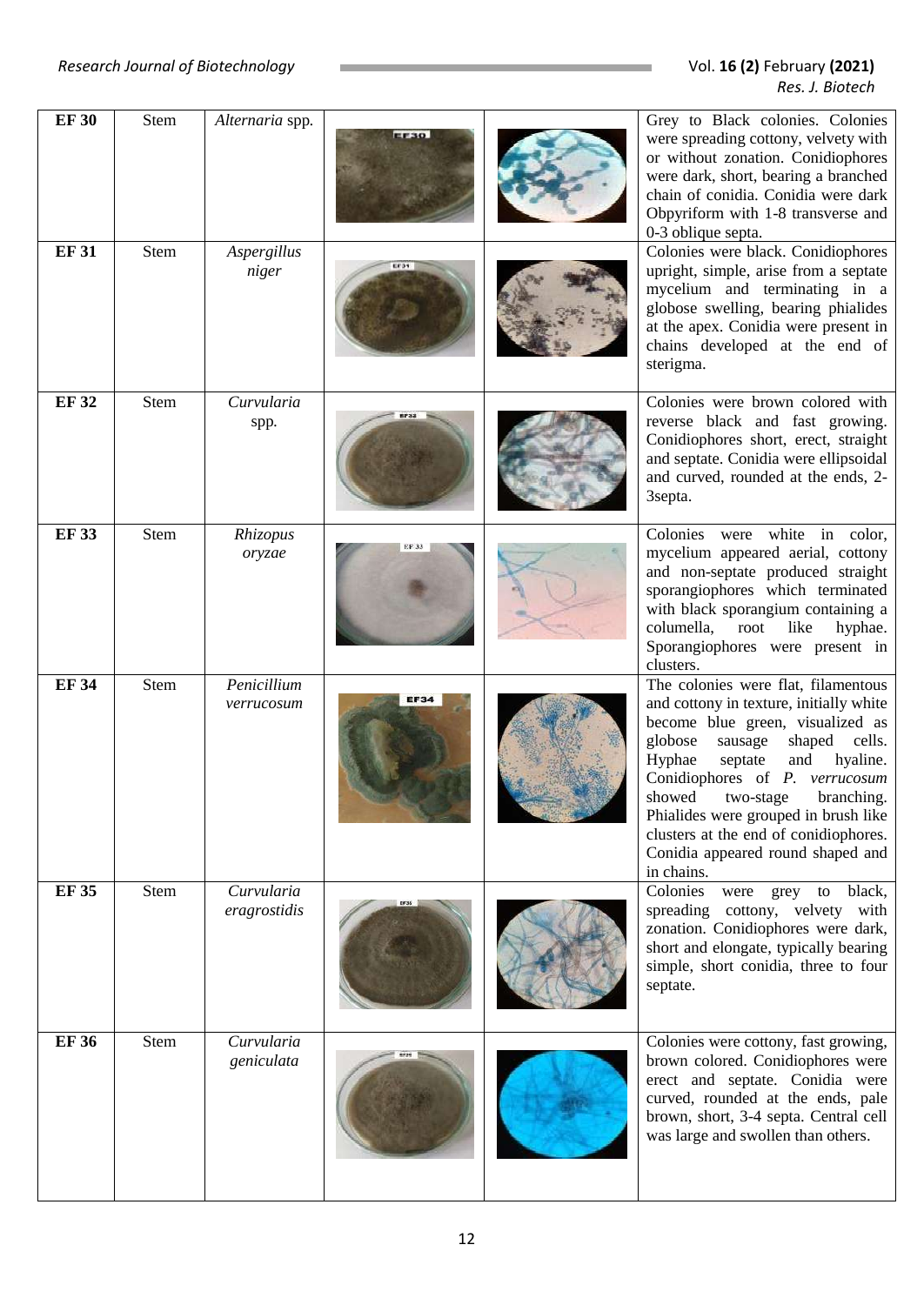### **Discussion**

Various bioactive metabolites valuable in agriculture, pharmaceutical and industries have been produced by fungal endophytes. It is estimated that 70,000 to 80,000 fungal species exist on the planet<sup>22</sup>. A total number of 224 fungal isolates were isolated from diverse tissues of *Dysosma versipellis* by Tan et al<sup>23</sup> in 2018 who further classified and characterized by culture characteristics and also by sequence analyses of the internal transcribed spacer (ITS) region of the rRNA gene.

Different sp. of these fungal endophytes could be exploited as natural antimicrobial or anticancer agents. 28 fungal endophytes belonging to 11 different genera of Ascomycota phylum has been identified by Katoch et al<sup>24</sup> from *Monarda citriodora L.* Endophytic fungi belong to the phylum Ascomycota, Basidiomycota, Zygomycota and Oomycota which are an imperative source for novel and active metabolites which are helpful for the host plants for defending against exterior biotic and abiotic stress<sup>25</sup>.

Considering the endophytic fungal isolates in our study, the fungal community of *Tinospora cordifolia* plant comprised of *Alternaria, Curvularia, Cladosporium, Penicillium, Aspergillus, Fusarium, Colletotrichum, Rhizopus, Helminthosporium* and *Pleurothecium*. In previous study, it was observed that some endophytic sp. were restricted to specific plant tissue. Tissue type has a protuberant consequence on species diversity and colonization frequency of endophytic fungal community. Our finding suggests that leaf tissue displayed higher presence of fungal sp. than its counterpart i.e. stems part.

Out of 36 fungal isolates, 20 different species types of fungal endophytes were identified from leaf tissue and 16 from stem portion. Seven different species of *Alternaria* were screened from both leaf and stem tissue. Four different species of *Aspergillus* were also identified; among these *Aspergillus niger* was present in both explants but three species (*Aspergillus flavus, Aspergillus terreus* and *Aspergillus fumigatus*) were found only in leaf tissues. The *Pleurothecium* and *Aureobasidium pullulans* were also present only in leaves and absent in stem portions. During the study of isolation of fungal endophytes from leaf and stem tissue of *T. cordifolia*, it was found that our results were in accordance with some previous study related to the isolation of fungal endophytes from various medicinal plants.

Colonization frequency was higher inside leaf tissue due to highest canopy, greater surface area and less antimicrobial activity than other plant parts<sup>11,26-28</sup>. In addition, De Siqueira et al<sup>29</sup> studied the species composition of fungal endophytes from *Lippia sidoides* and observed that colonization of leaves (50.41%) was superior to stem tissue (35.40%). Gond et al<sup>30</sup> also observed the higher species richness of fungal endophytes in leaves than in stems during their study on medicinal plants of India.

The season for isolation of fungal endophytes also affected their distribution. The colonization frequency was highest during rainy season<sup>11,13</sup>. Tejesvi et al<sup>31</sup> found only five species in winter season and 19 species during monsoon season in the bark portion of *Terminalia arjuna.* In our study, we observed that more number of fungal species were isolated in summer season than winter. Fungal species i.e. *Alternaria, Colletotrichum, Aspergillus, Helminthosporium, Rhizopus, Fusarium, Penicillium* and *Bipolaris* were isolated during summer season (March 2017 to August 2017) and these species were dominated endophytes in both leaves and stems in summer season in *Tinospora cordifolia.* The species such as *Cladosporium*, *Curvularia* and *Pleurothecium* were isolated in winter season (November 2017 to February 2018).

We also found the difference in endophytes colonization among various locations from which sample explants were taken. In a study by Mishra et al,<sup>28</sup> different endophytes i.e. *F. oxysporum, C. dematium, C. linicola, A. flavus, A. niger, C. cladosporioides, Humicola sp., Nigrospora oryzae, Penicillium sp., T. viride sp., A. sydowii* and *P. violaceum* sp. were identified from leaf tissue of *T. cordifolia* in summer season from Ramanagar, Banaras Hindu University, Maruadih. In our study, the plant material which was screened for endophytic microbes was collected from Kurukshetra is a religious city of north Indian state of Haryana. In our report, the geographical conditions were different from the Ramanagar, Banaras Hindu University, Maruadih. Environmental factors such as temperature, humidity, rainfall and soil profile of that particular location may affect endophytes presence and distribution and also have a determinant role in spread of fungal endophytic spores<sup>32</sup>. The region has sub-tropical continental climate. The Kurukshetra district lies between 29º- 34'15" and 30º-15'15" north latitude and 76º to 10" and 77º-17.5" east longitude. Environmental conditions of this location also affect the distribution of endophytes. The rainfall distribution annually is comparatively satisfactory i.e. 290.5 mm. Saraswati, Markanda and Ghaggar are the central rivers of this region and the soil is commonly alluvial loam and clay.

It is one of the affluent districts from agricultural point of view. So, the conditions prevail which favor prosperous flora and in turn affect the distribution of fungal endophytes. The dominating isolates of *T. cordifolia* during different seasons of this geographical location were from genera *Alternaria, Penicillium, Rhizopus*, *Fusarium*, *Helminthosporium*, *Bipolaris, Aspergillus* (summer season), *Cladosporium*, *Curvularia* and *Pleurothecium* (winter season).

The flora of this region is not well characterized and documented. Moreover, endophytic microbes are the underexplored group of microorganisms for bioactive metabolites. There is no comprehensive work done for the isolation of endophytic fungi from the *Tinospora cordifolia* plant of Kurukshetra district. Moreover, *T. cordifolia* is a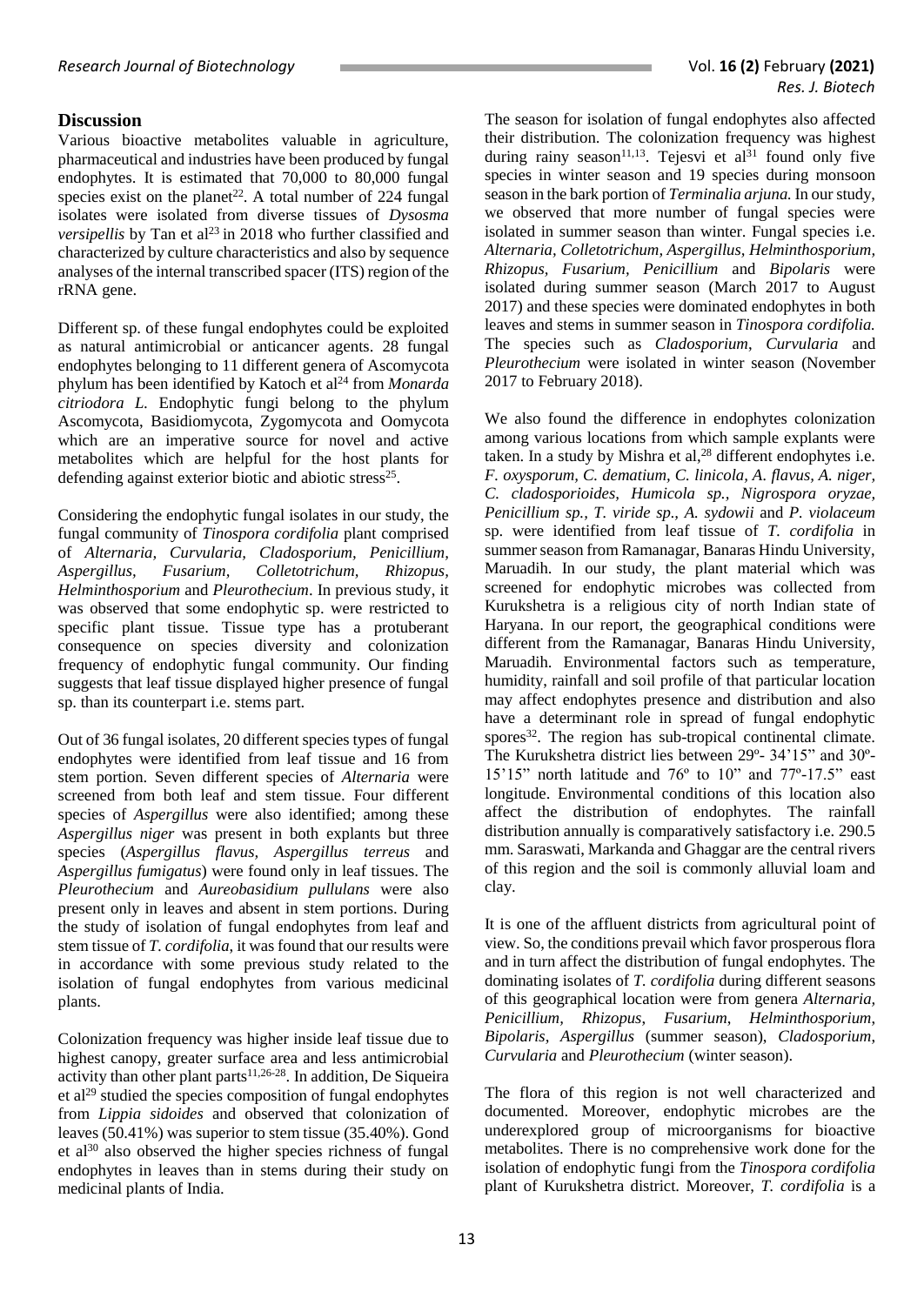vine plant. The study by Mishra et  $al^{28}$  for isolation of fungal endophytes from *T. cordifolia* used mango trees (*Mangifera indica*) as a support but neem (*Azadirachta indica*) plant was used as the supporting plant in our study. The supporting plants like neem, mango may also affect the distribution of endophytes in different plant tissues in different seasons and geographical locations. *T. cordifolia* is highly genetically diverse plant and the supporting plant (Neem) enhances the therapeutic efficacy of the main plant by causing variations in their metabolic profile.

Our finding indicated that different tissues of plant in different environmental conditions and geographical locations harbor distinct endophytic fungal communities which could be promising source for unique metabolites of biological activities. Although less work has been done for the isolation of fungal endophytes from valuable medicinal plants, therefore, more research is required for identification of the significance of these endophytes in agriculture and medicinal areas.

#### **Conclusion**

Endophytic fungi are a group of microorganisms which have the potential to synthesize same or different metabolites of the plants in which they reside. In the present study, 36 different endophytic fungi in *Tinospora cordifolia* have been screened from its leaves and stems explants. These fungal species can be explored further for their bio-constituents production capabilities being economical, more convenient and easy to scale up microbes based processes.

#### **Acknowledgement**

Authors are highly thankful to the Department of Biotechnology, Kurukshetra University, Kurukshetra, Haryana, India, for providing all help and required facilities to carry out the research.

#### **References**

1. Carroll G., Fungal endophytes in stems and leaves: from latent pathogen to mutualistic symbiont, *Ecology*, **69(1)**, 2-9 **(1988)**

2. Clay K. and Holah J., Fungal endophyte symbiosis and plant diversity in successional fields, *Science*, **285(5434)**, 1742-1744 **(1999)**

3. Wang J., Huang Y., Fang M., Zhang Y., Zheng Z., Zhao Y. and Su W., Brefeldin A, a cytotoxin produced by *Paecilomyces* sp. and *Aspergillus clavatus* isolated from *Taxus mairei* and *Torreya grandis*, *FEMS Immunology and Medical Microbiology*, **34(1)**, 51- 57 **(2002)**

4. Pirozynski K.A. and Malloch D.W., The origin of land plants: a matter of mycotrophism, *Biosystems*, **6(3)**, 153-164 **(1975)**

5. Schulz B., Haas S., Junker C., Andrée N. and Schobert M., Fungal endophytes are involved in multiple balanced antagonisms, *Current Science*, **109(1)**, 39-45 **(2015)**

6. Singh S.S., Pandey S.C., Srivastava S., Gupta V.S., Patro B. and Ghosh A.C., Chemistry and medicinal properties of *Tinospora*  *cordifolia* (Guduchi), *Indian Journal of Pharmacology*, **35(2)**, 83- 91 **(2003)**

7. Ebada S.S., Eze P., Okoye F.B.C., Esimone C.O. and Proksch P., The fungal endophyte *Nigrospora oryzae* produces quercetin monoglycosides previously known only from plants, *Chemistry Select*, **1(11)**, 2767-2771 **(2016)**

8. Uzor P.F., Ebrahim W., Osadebe P.O., Nwodo J.N., Okoye F.B., Müller W.E.G., Lin W.H., Liu Z. and Proksch P., Metabolites from *Combretum dolichopetalum* and its associated endophytic fungus *Nigrospora oryzae*-Evidence for a metabolic partnership, *Fitoterapia*, **105**, 147-150 **(2015)**

9. Stierle A., Strobel G. and Stierle D., Taxol and taxane production by *Taxomyces andreanae*, an endophytic fungus of Pacific yew, *Science*, **260(5105)**, 214-216 **(1993)**

10. Strobel G., The Emergence of Endophytic Microbes and Their Biological Promise, *J. Fungi,* **4(2)**, 57 **(2018)**

11. Rodrigues K.F., The foliar fungal endophytes of the Amazonian palm Euterpe oleracea, *Mycologia*, **86(3)**, 376-385 **(1994)**

12. Wilson D. and Carroll G.C., Infection studies of Discula quercina, an endophyte of *Quercus garryana*, *Mycologia*, **86(5)**, 635-647 **(1994)**

13. Rajagopal R. and Suryanarayanan T.S., Isolation of endophytic fungi from leaves of neem (*Azadirachta indica*), *Curr. Sci.*, **78**, 1375-1378 **(2000)**

14. Huang W.Y., Cai Y.Z., Hyde K.D., Corke H. and Sun M., Biodiversity of endophytic fungi associated with 29 traditional Chinese medicinal plants, *Fungal Diversity,* 61-75 **(2008)**

15. De Abreu L.M., Almeida A.R., Salgado M. and Pfenning LH., Fungal endophytes associated with the mistletoe Phoradendron perrottettii and its host tree *Tapirira guianensis*, *Mycological Progress*, **9(4)**, 559-566 **(2010)**

16. Collado J., Platas G., González I. and Peláez F., Geographical and seasonal influences on the distribution of fungal endophytes in *Quercus ilex*, *The New Phytologist*, **144(3)**, 525-532 **(1999)**

17. Suryanarayanan T.S., Light-incubation: a neglected procedure in mycology, *Mycologist*, **6(3)**, 144 **(1992)**

18. Sariah M., Potential of *Bacillus* sp. as a biocontrol agent for Anthracnose fruit rots of Chilli, *Malays Applied Biol*., **23**, 53-60 **(1994)**

19. Obagwu J. and Korsten L., Integrated control of citrus green and blue molds using *Bacillus subtilis* in combination with sodium bicarbonate or hot water, *Postharvest Biology and Technology*, **28(1),** 187-194 **(2003)**

20. Barnett H.L. and Hunter B.B., Illustrated genera of Imperfect Fungi, fourth edition, Mac. Million Publ. Co., New York **(1998)**

21. Ellis D., Davis S., Alexiou H., Handke R. and Bartley R., Descriptions of medical fungi, mycology unit, women's and children's hospital and school of molecular and biomedical